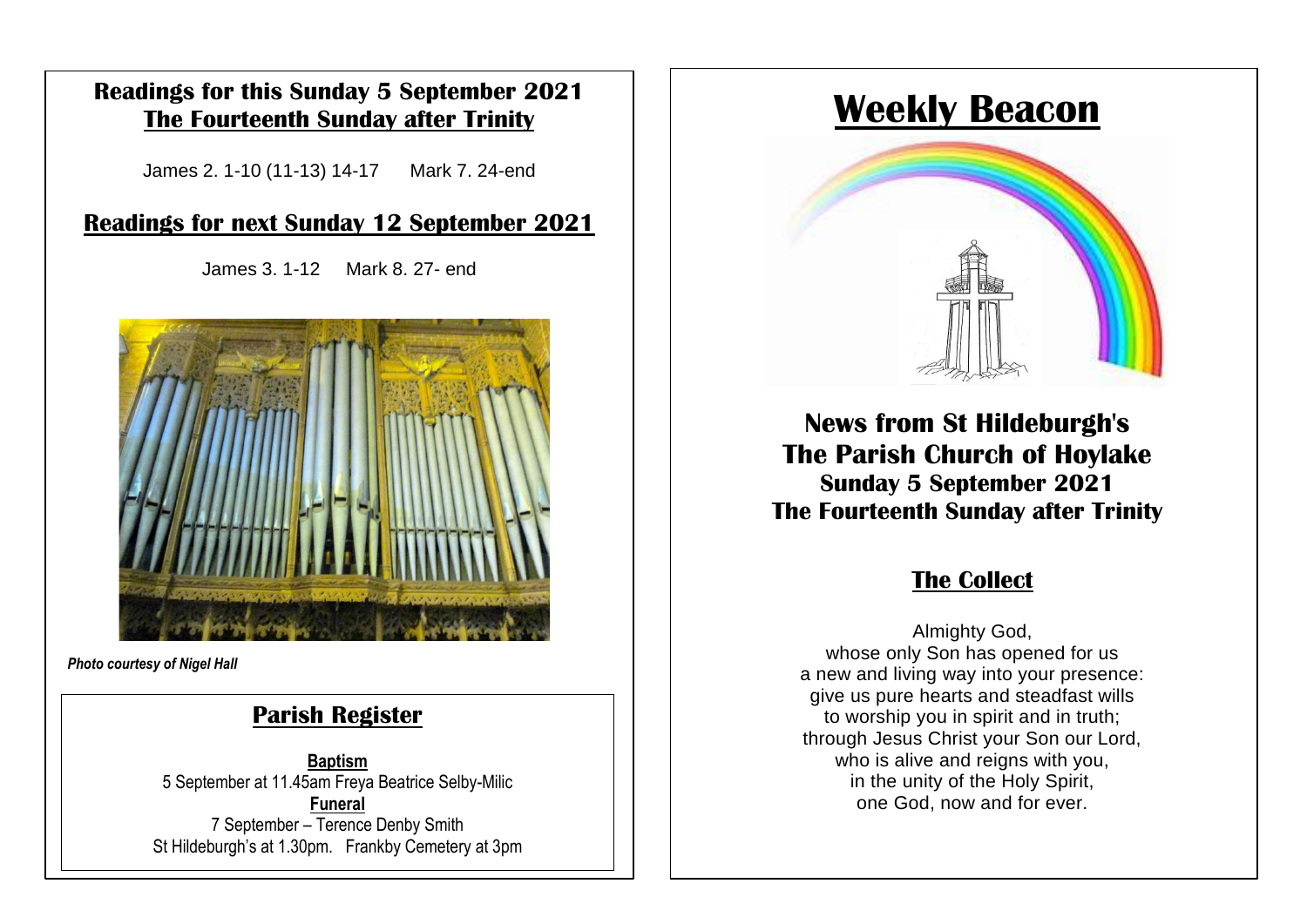### **EVENING SERVICES AT ST HILDEBURGH'S**



From 5 September evening services – Evensong, BCP Communion and Open Worship – are back. All services start at 6pm.

#### **Sunday 5 September**

8am Holy Communion 10am Healing Eucharist 6pm Evensong

#### **Wednesdays**

10am Holy Communion

The church is open for individual private prayer Mondays to Thursdays 10am to 12 noon and Sundays after the 10am service until 12 noon. Please wear a face mask in church. Thank you.

## **WELCOME BACK TO MESSY CHURCH!!**



We can't wait for our first "At Church" Messy Church

Date - Saturday 18th September Time - 12noon to 2pm Place - St. Hildeburgh's Parish Church, Stanley Road, Hoylake. Our theme - TRUST All your favourites … just a bit earlier in the day. Hot lunch, games, competitions, crafts, worship with singing and lots of fun.

Don't miss out. Because of COVID safety measures, numbers are restricted and sadly entry is by advanced booking only. Book via email to [messy.church@sthildeburgh.org](mailto:messy.church@sthildeburgh.org)

It will be fun, very messy, mostly outdoors (hence the earlier start) and …. CHURCH LIKE YOU'VE NEVER SEEN IT BEFORE.

WE can't wait to see you. Send us that email ASAP.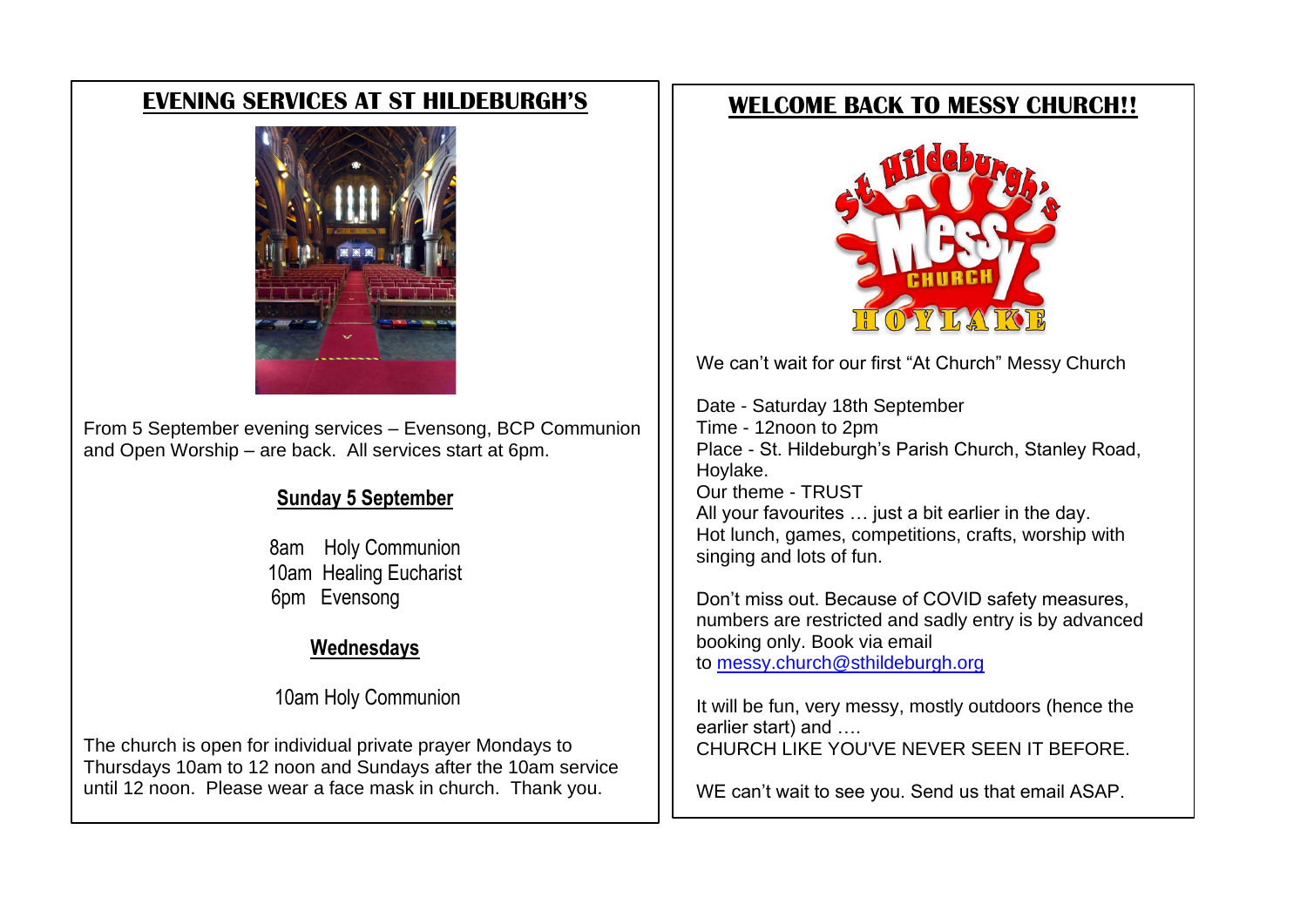# **LIFEBOAT SERVICE**

The Lifeboat Service has been cancelled this year, but we are looking forward to next year's service.

# **MUMS AND TOTS**

We are beginning to return to normal after the last 18 months of curtailed activities. We are planning to start up our Mums and Tots mornings again on Wednesday 8 September at 10am.

We meet each Wednesday in the Church Hall at 10am. All Mums, Dads, Grandparents and Carers are welcome to bring their little children up to 3 years old to join in the FUN.

If you know anyone who would be interested in coming along, either your own family, friends or neighbours please pass on the invitation to join us in the Church Hall.

We provide tea, coffee, biscuits, fruit and snacks with a small charge of £1 to cover the cost. It gives a good opportunity for toddlers to socialise and for the adults to chat together - exchanging ideas and information.

Margaret Wright

#### **WIRRAL FOODBANK**



The Wirral Foodbank provides a vital service supporting people in the community. Your response to Revd Paul's appeal for donations has been outstanding but the work of the foodbank continues.

If you would like to donate, please leave your bags of food in the Vicarage porch at 1 Stanley Road, Hoylake CH47 1HL. Thank you.

#### **COMMON WORSHIP LECTIONARIES**

The number of Common Worship Lectionaries available to borrow from church has reduced over time and we are now down to two copies. It would really be appreciated if you could please take a few minutes to look through your book shelves to see if one is hiding there. Thank you.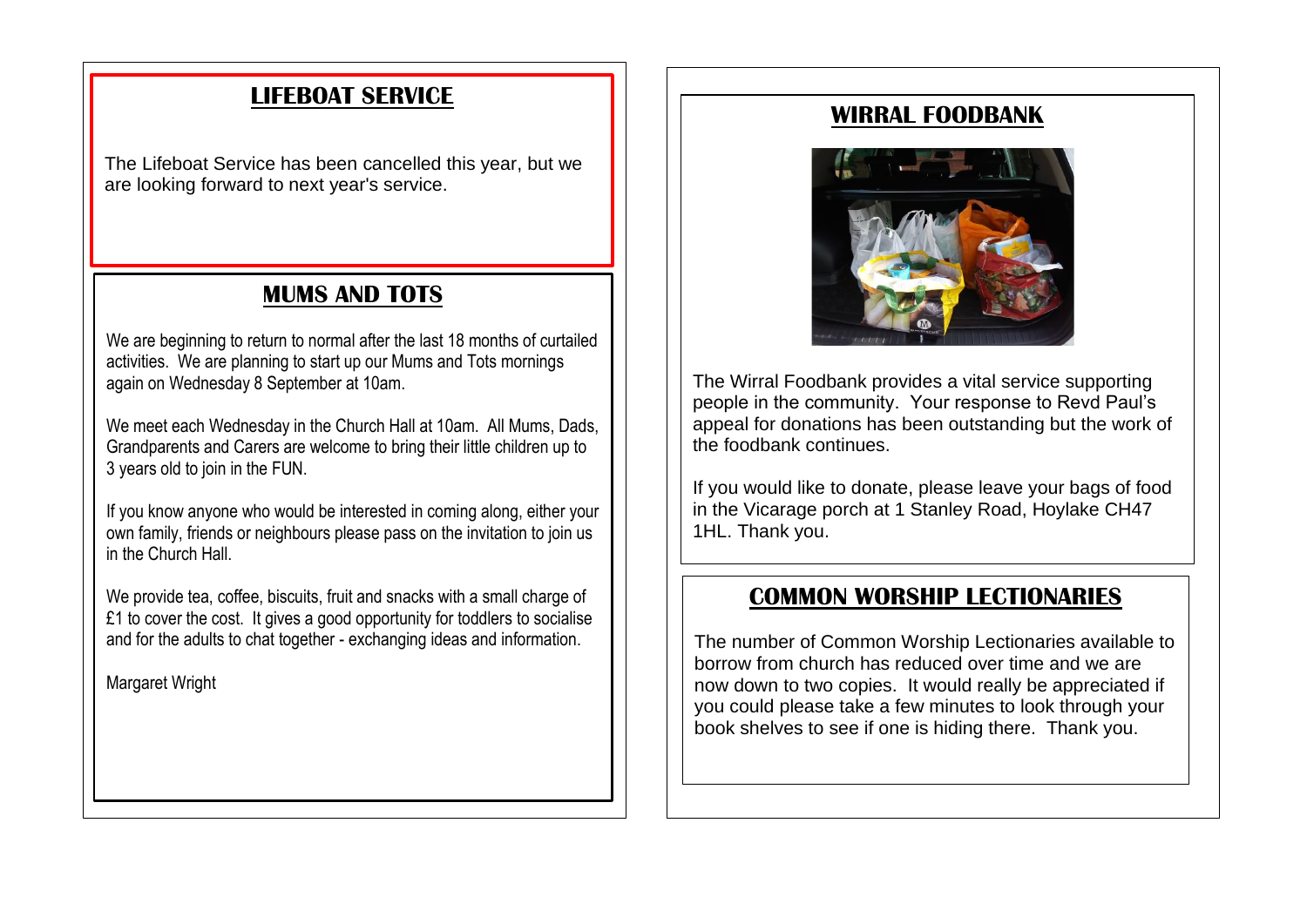# **WIRRAL ORCHESTRA**

#### **Concerts**

Wirral Orchestra has another 'Outdoor Garden' concert at the church on Saturday 11th September starting at 11am and will last about an hour. You will need to bring a chair or you can sit on the grass. Feel free to bring drinks along. If you specifically need a chair to attend do ask as it can be arranged. The concerts include a wide range of music from Mozart and Haydn to Boyce, Purcell and Elgar as well as some folk music, ragtimes and other lollipops and it shall be two different programmes of music. There are no tickets but you must book a place - you can email [nejvla@hotmail.com](mailto:nejvla@hotmail.com) or call 07981152344 and leave your name and number if phoning, which concert (or concerts) you wish to attend and how many people are coming. Donations will go to Clatterbridge Cancer Charity.

#### **Charity walk**

Some of you may remember that because we were able to do no concerts last year we held a sponsored walk. We are doing another at the end of September from our rehearsal venue in Bebington to St Hildeburgh's. If anybody wishes to join in please get in touch - [nejvla@hotmail.com.](mailto:nejvla@hotmail.com) You do not have to walk the whole 10 miles and I can suggest some shorter stretches or circular walks along the route.

#### **Donations**

If you want to make a donation to Clatterbridge Cancer Charity you can send a cheque made out to Clatterbridge Cancer Charity to Charity Office, Clatterbridge Cancer Centre, Clatterbridge Road, Wirral. CH63 4JY. Please write Wirral Orchestra on the back. You can use Bacs: Natwest Port Sunlight, Sort code 010702, Account number 48424641. Or you can visit the Orchestra's just giving page which is on the Orchestra's facebook page: <https://www.facebook.com/WirralOrchestra>

So far we have raised over £1000 for the Cancer Centre.

Neill

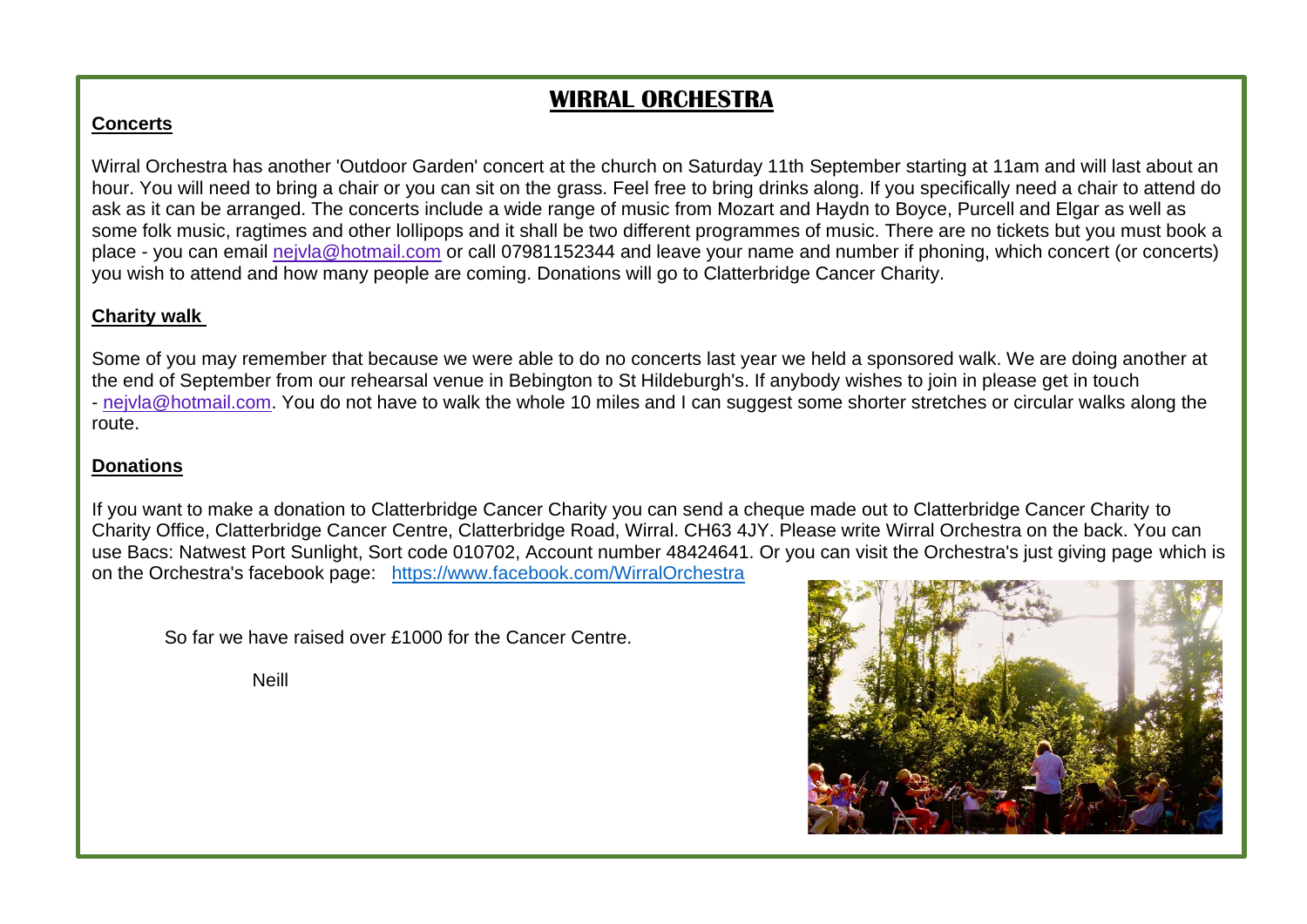## **FLOWER OF THE WEEK: NEMESIA**

# **68th in a series**

#### *Text: Peter Surridge Photographs: Aegean Sea by Peter Surridge; Blaze of Glory by D.T. Brown; Shooting Stars by Thompson & Morgan.*

Forty years ago I filled a gap in the summer border by sowing seeds of nemesia, directly into the soil, for the first time. The results were delightful – quick growth and prolific, long-lasting flowers in an array of colours. It was only later I read that nemesias came from South Africa and that their natural habitat was in sandy soil on the coast. The fact that I had a sandy garden close to the sea in Hoylake must have had something to do with their performance. The name's meaning is obscure. Nemesia is Latin, derived from Greek *nemesion*, which referred to several different plants. There was also a St Nemesion, thought to have been martyred in about 250AD and commemorated in the Roman Catholic Church.

Nemesias remain one of the easiest annuals to grow for later summer, on the coast or inland. For earlier displays, treat them like any other half-hardy annual and sow with heat in March or April. Pinching out the tips after bedding out will give a bushier, better show, and dead-heading will promote a second flush of flowers. The flower looks a little like a pansy, but has four lobes on its upper petal and two on the lower. It is also slightly trumpet-shaped. Some kinds are good for cuttings and others are suitable for containers. Nemesias prefer full sun and, as long as they are grown in well-drained soil, are generally trouble-free. For container culture, use terracotta pots and loam-based compost.

The species *Nemesia strumosa* produces flowers up to 30cm (12in) tall in red, yellow, pink, blue, purple or white. There are many bicoloured types, with the upper and lower petals in contrasting colours. This species has given rise to many popular garden varieties, including: **Aegean Sea** (pictured), which has striking inky-blue flowers splashed with white; **Blaze of Glory** (pictured), a mixture of hot summer colours such as crimson, deep bronze and purplish-pink;





*Left: Striking blue and white nemesia Aegean Sea.*

*Below: Multi-coloured nemesia Blaze of Glory.*



*Left: The unusual nemesia Shooting Stars.*

**Funfair**, a compact 22cm (9in) selection of the brightest, lighter shades; **KLM**, a bicolour with blue upper petals, whitish lower ones and a yellow throat; **Orange Prince,** with vivid, sunny flowers on 20cm (8in) plants; **Blue Gem,** with bright blue flowers; **Danish Flag**, red and white; and **Paintbox**, a mixture of many bicolours. Another species, *Nemesia caerulea*, is a perennial, though not fully hardy, with blue or white flowers on 60cm (2ft) stems. Good varieties include **Innocence**, pure white, and **Joan Wilder** lavender-blue. Perhaps the most unusual is *Nemesia cheiranthus* **Shooting Stars** (pictured).